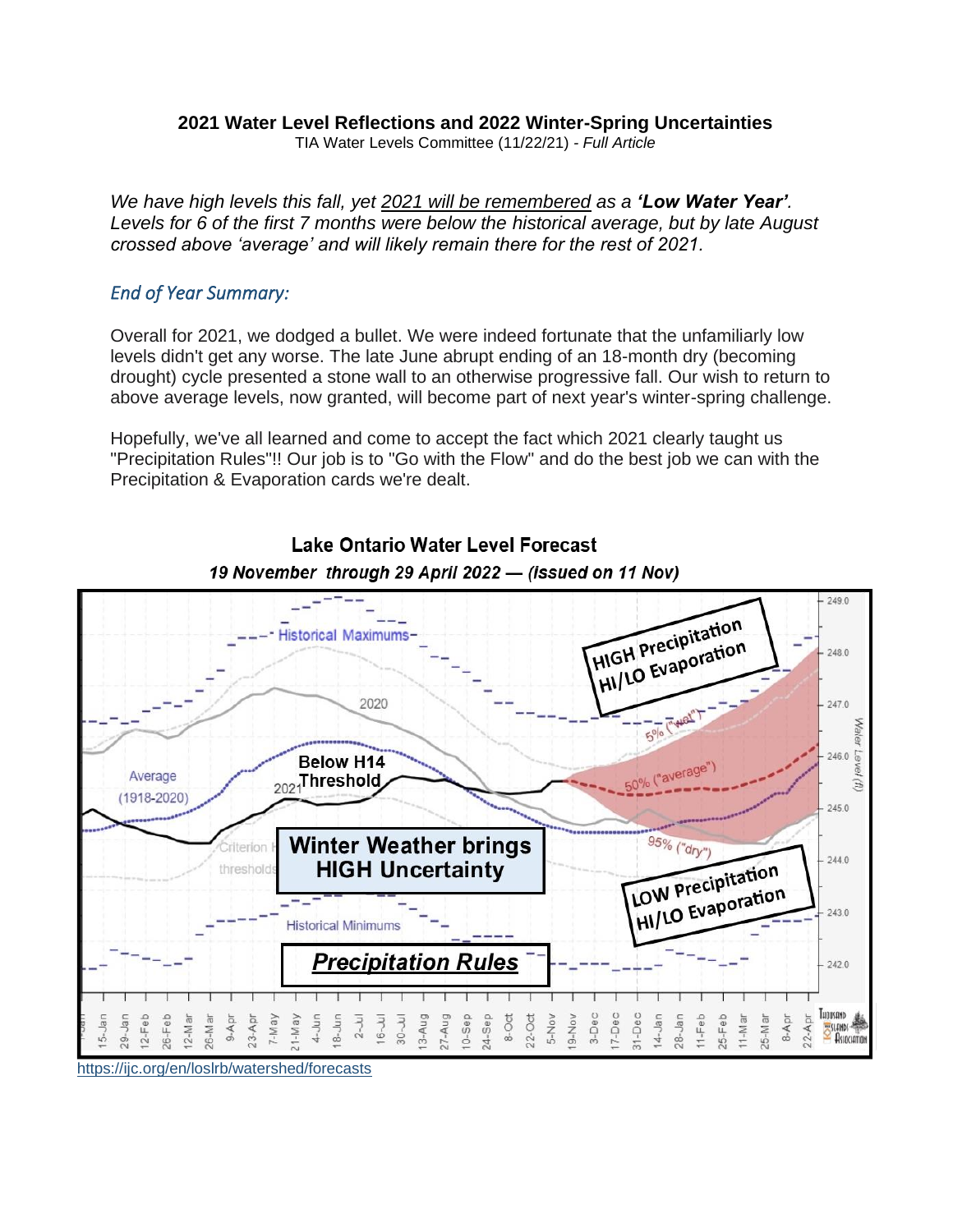# *Did You Know (DYK):*

- $\checkmark$  We are only 0.3 inches below the July 28<sup>th</sup>, 2021, peak with current water levels a full foot above the historical average (Nov 22<sup>nd</sup>)
- $\checkmark$  A pattern shift at the end of June turned to 'wet' and has persisted since levels jumped in July, ending an 18-month run of dry conditions for the Lake Ontario basin
- $\checkmark$  Spring level forecast shows high variability, with a range of 3 ft between 'wet' & 'dry'
- $\checkmark$  If the 2022 winter-spring has very high precipitation levels ('wet')... water levels could approach Historical Maximums! (less than 5% probability)
- ✓ Lake Ontario's outflow was temporarily decreased to allow Hydro Quebec to safely draw down their reservoirs and relocate stranded fish prior to winter

### *[Deviation Paybacks](https://www.ijc.org/en/loslrb/international-lake-ontario-st-lawrence-river-board-will-increase-outflows-through-moses?mc_cid=0c9b88229c&mc_eid=76801871d2):*

Twice this year, outflows were reduced, and water held back in Lake Ontario (LO). To mitigate these, the [Board will remove the excess water](https://www.ijc.org/en/loslrb/international-lake-ontario-st-lawrence-river-board-will-increase-outflows-through-moses?mc_cid=0c9b88229c&mc_eid=76801871d2) as per below:

- $\triangleright$  Deviation from May 29 July 16 when levels were very low, outflows were reduced and 1.6" of water was added to LO
- $\triangleright$  October 8 11 flows were reduced to raise Lake St. Lawrence for the long weekend boat hauling: 0.3" of water was added to LO (see below for DETAILS on the impacts of the Boat Haul Out for Lake Ontario)
- ➢ To mitigate these, the Board removes the "added" water: Increased outflows from mid-October through mid-December will remove the total 1.9" (4.8 cm) of water that was maintained on Lake Ontario

### *Boat Haul Outs:*



Photo Courtesy of (The Leader/Blancher photo) PHILLIP BLANCHER – Lake St. Lawrence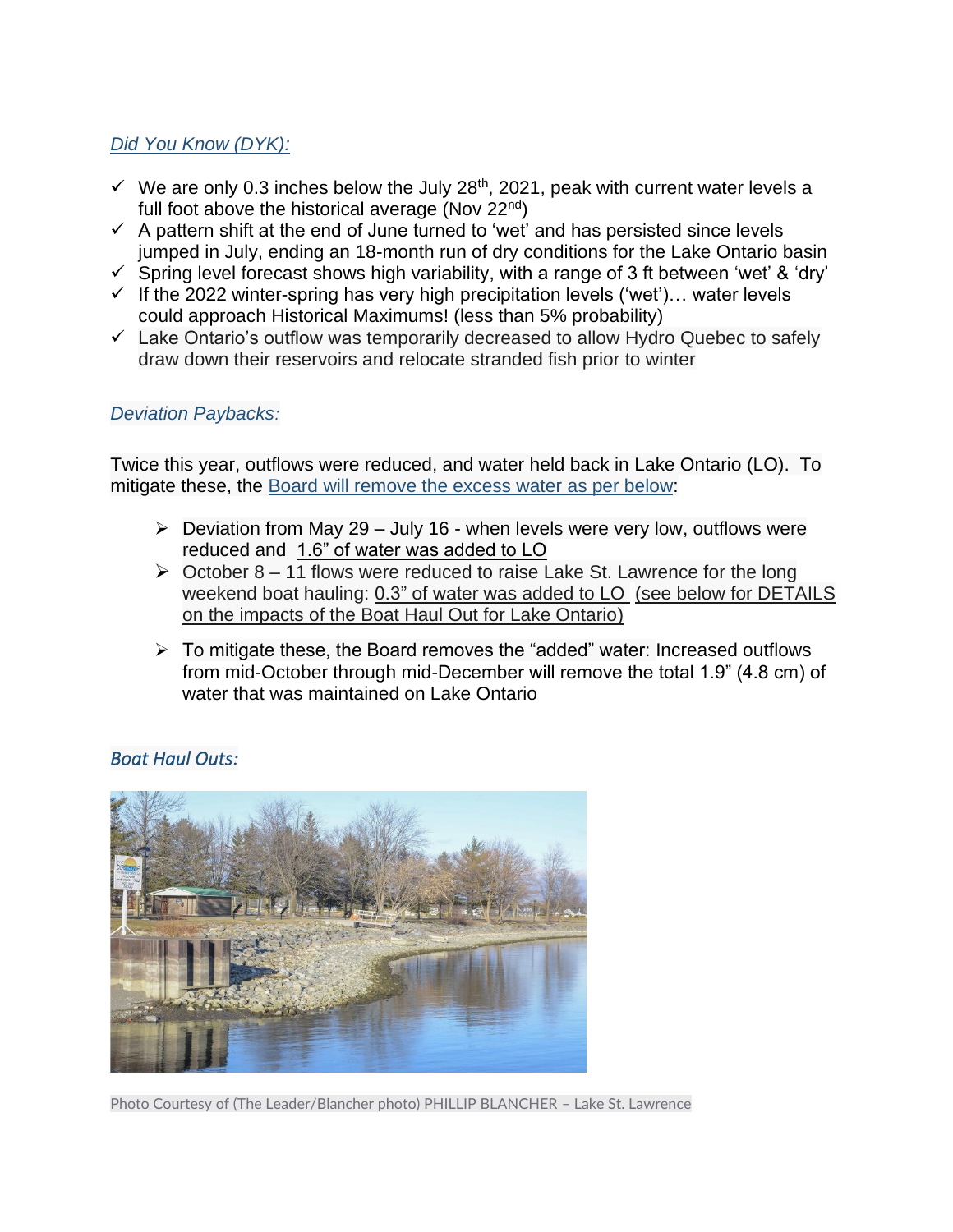Last month, we mentioned how the ILOSLR Board planned to reduce outflows for a few days to help with boat haul-outs on Lake St. Lawrence (see their announcement [here\)](https://ijc.org/en/loslrb/international-lake-ontario-st-lawrence-river-board-plans-assist-boat-haul-out-lake-st). Outflows were reduced by 600 m3/s for 3 days from October 8th through October 11th. What impact did that action have?

#### **Lake St. Lawrence:**

- Large (but temporary) impact
- Water levels rose from 72.88 m (239.11') on October 7th to 73.19 m (240.10') on October 10th
- Large rise of 31 cm (0.99') in just a few days then back down to 72.97 m (239.40') by October 12th

#### **Lake Ontario:**

- The "held back" water had a very small impact adding just 0.80 cm (0.31") to Lake Ontario's level
- Extra outflow later in the fall will offset that small amount

This action clearly demonstrates how relatively small changes in outflows for a short time can dramatically impact Lake St. Lawrence levels with a negligible impact on Lake Ontario/Upper St. Lawrence River levels.

# *End of the 2021 Shipping Season (and then what happens):*



Algonorth upbound, near Brockville, November 29<sup>th</sup> – photo courtesy of Glenn Easton

The last day of vessel transits through the Montreal-Lake Ontario section, as well as picture taking opportunities, will be December 31st at noon.

As shipping ends, certain limits are removed from the outflow calculations used by the Board. In shipping's case, the "L-Limit" is removed (a limit to ensure safe recreational and commercial navigation on the River). Therefore, depending on water levels at December 31<sup>st</sup>, as well as the Plan prescribed rule curve in effect at this time of year (the rules that